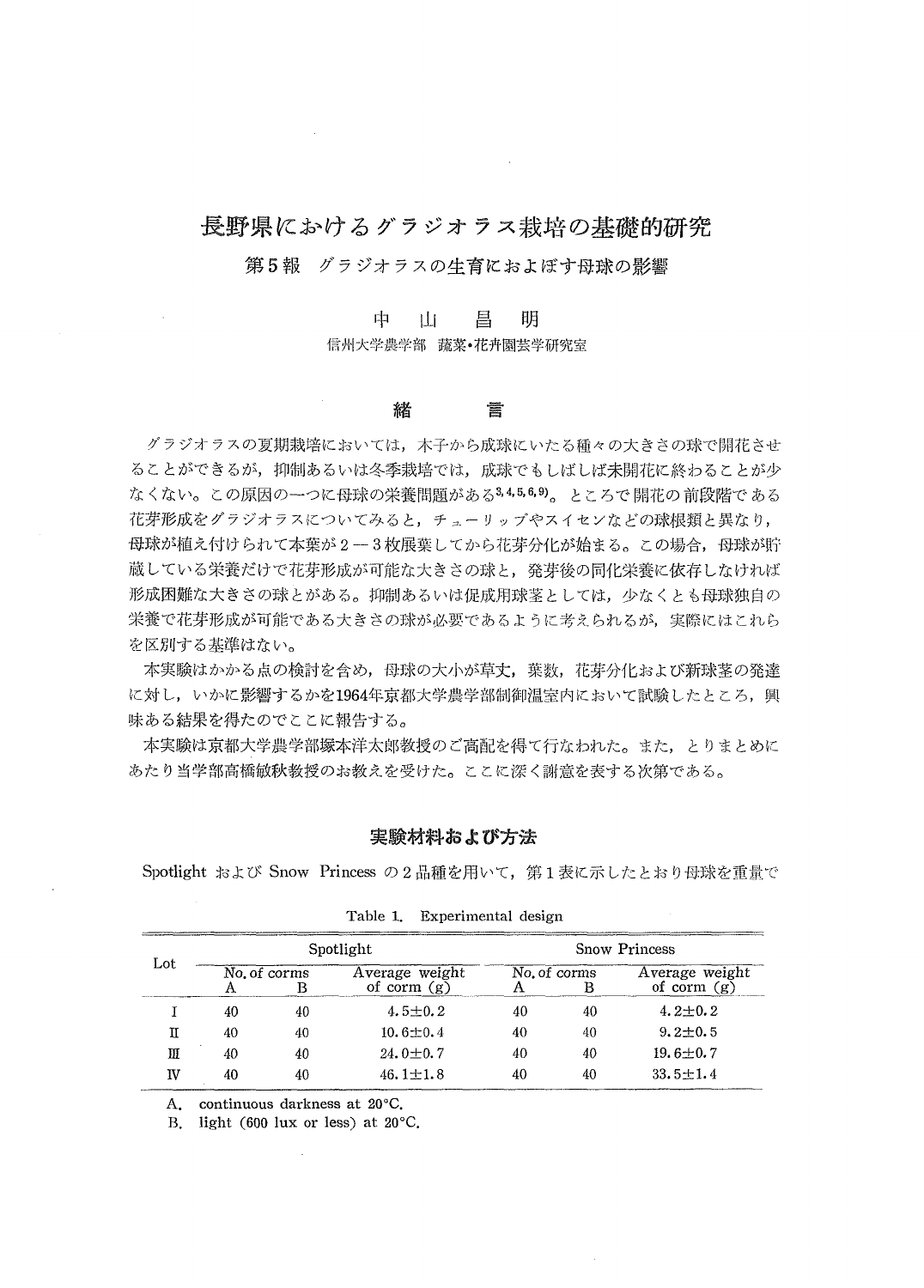

Fig. 1. Mother corms of 2 varieties.

4段階に区分し、5月20日に川砂をつ めた 30cm すやき鉢に植え付けた。そ してそれら重量区分の各半分を20°C の 自然日長 のベンチ 下 (照度約 600 lux 以下) に、他の半分は 20°C の暗 室内にそれぞれおいて生育させた。こ の実験に用いた母球のうちⅡⅢⅣ区分 は前年京都大学農学部実験圃場で生産 されたものであり、I区分は奈良県の 種苗商から入手した木子の1年養成球 である。いずれも乾燥貯蔵されていた

ものであるが、植付け時には第1図に示しているように、すでに発芽していたので1球に1 芽のみ残し他は摘除した。実験期間中は潅水のみ行ない、施肥は全く行なわなかつた。なお 病害防止にダイセン、トリアジンを約10日間隔で交互に散布した。調査は1回に4個体ずつ 抜きとり、草丈、葉数、花芽分化および新球茎の発達を調べた。花芽分化は調査日毎に実体 顕微鏡で観察し、HARTSEMA<sup>8)</sup> の例によつてその分化過程を表示した。葉数は外観葉(同化 葉) 数で示した。

#### 実 験結果

草丈伸長量を示したのが第2表である。これを球重区別にみると、両品種とも最初は母球 重の大きい区ほど伸長量も大であるが、日数の経過するにしたがつてⅠ区を除き区間の差は

| Variety   |                           | $Lot*$                                             | Height of plant<br>$\rm(cm)$                        |                                                      |                                                      |                                                        |                                                        |  |  |
|-----------|---------------------------|----------------------------------------------------|-----------------------------------------------------|------------------------------------------------------|------------------------------------------------------|--------------------------------------------------------|--------------------------------------------------------|--|--|
|           |                           |                                                    | 13                                                  | 23                                                   | 33                                                   | 48                                                     | $58 \; \mathrm{days}$ **                               |  |  |
| Spotlight | Light<br><b>\Darkness</b> | П<br>Ш<br>IV<br>$\mathbb I$<br>Ш                   | 7.4<br>14.6<br>17.8<br>19.6<br>12.1<br>20.2<br>23.9 | 44.3<br>50.4<br>52.2<br>55.8<br>53.8<br>60.2<br>67.0 | 66.8<br>71.0<br>69.5<br>69.0<br>84.4<br>85.7<br>93.0 | 74.1<br>78.4<br>81.6<br>80.6<br>93.4<br>107.3<br>112.6 | 74.4<br>82.5<br>84.1<br>83.4<br>91.4<br>113.0<br>120.8 |  |  |
| Snow      | Light                     | IV<br>I<br>$\mathbf I$<br>Ш<br>N.                  | 26.1<br>15.8<br>27.1<br>28.2<br>29.0                | 73.0<br>46.0<br>57.5<br>55.8<br>53.3                 | 92.6<br>65.8<br>64.8<br>72.2<br>75.0                 | 114.7<br>76.1<br>84.6<br>88.0<br>87.2                  | 126.0<br>78.2<br>88.4<br>93.1<br>92.7                  |  |  |
| Princess  | <b>\Darkness</b>          | I<br>$\rm I\hspace{-0.04cm}I$<br>$\rm{I\!I}$<br>IV | 25.0<br>28.2<br>29.7<br>30.9                        | 52.4<br>58.4<br>61.8<br>61.5                         | 81.9<br>84.4<br>85.5<br>88.2                         | 91.5<br>105.1<br>106.5<br>110.2                        | 92.2<br>110.7<br>113.5<br>120.1                        |  |  |

Table 2. Effects of mother corm weight on the plant height in gladiolus grown under the continuous darkness and light condition

\* Abbreviation are as same as in Table 1.

\*\* Number of days after planting.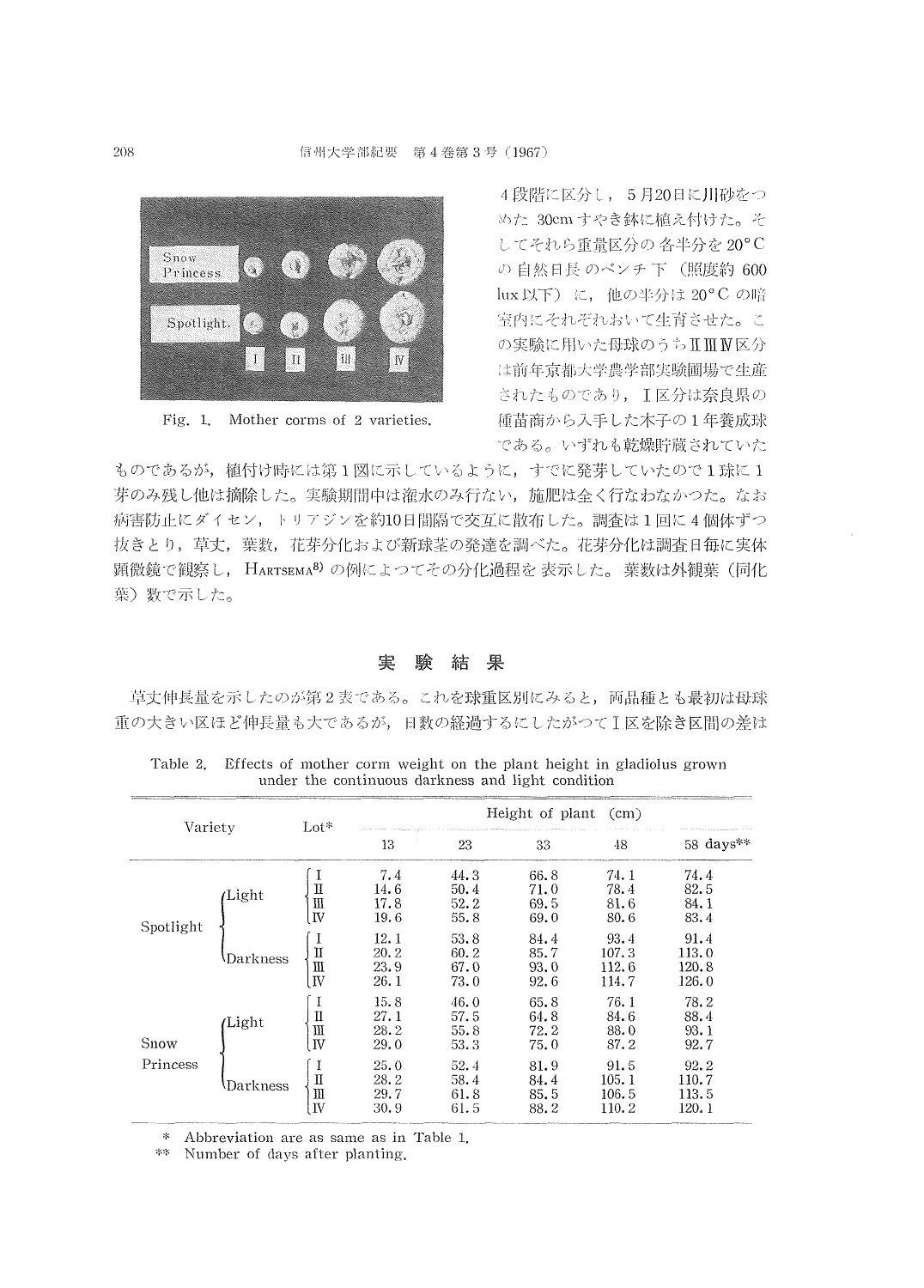| Variety   |          | $_{\rm Lot*}$                                    | Number of leaves         |                          |                          |                          |                           |                          |  |  |
|-----------|----------|--------------------------------------------------|--------------------------|--------------------------|--------------------------|--------------------------|---------------------------|--------------------------|--|--|
|           |          |                                                  | 13                       | 23                       | 33                       | 48                       | 58                        | 68 days**                |  |  |
| Spotlight | Light    | I<br>Π<br>Ш<br>$\overline{\mathbf{W}}$           | 1.0<br>1.0<br>1.0<br>1.0 | 1.5<br>2.0<br>2.0<br>2.0 | 2.0<br>2.0<br>2.0<br>2.8 | 2.0<br>2.3<br>3.3<br>4.0 | 3.0<br>3.0<br>4.5<br>5.0  | 3.0<br>3.0<br>4.3<br>5.0 |  |  |
|           | Darkness | I<br>Π<br>$\rm{I\!I}$<br>$\overline{\mathbf{N}}$ | 1.0<br>1.0<br>1.0<br>1.0 | 1.0<br>1.0<br>1.0<br>1.3 | 1.0<br>1.0<br>2.0<br>2.3 | 1.8<br>2.0<br>3.0<br>3.8 | 2.0<br>2.5<br>4.0<br>4.8  | 2.0<br>2.5<br>4.0<br>4.5 |  |  |
| Snow      | Light    | I<br>$\mathbf I$<br>Ш<br>$\overline{\mathbf{N}}$ | 1.0<br>1.0<br>1.0<br>1.0 | 1.5<br>2.0<br>2.0<br>2.0 | 2.0<br>3.0<br>3.0<br>3.0 | 3.0<br>3.0<br>4.0<br>5.0 | 3.0<br>3.0<br>4.0.<br>5.0 | 3.0<br>3.0<br>4.0<br>5.  |  |  |
| Princess  | Darkness | I<br>$\mathbf I$<br>Ш<br>IV                      | 1.0<br>1.0<br>1.0<br>1.0 | 1.0<br>1.0<br>1.0<br>2.0 | 1.0<br>2.0<br>3.0<br>3.0 | 2.0<br>3.0<br>4.0<br>4.0 | 2.0<br>3.0<br>4.0<br>4.5  | 2.0<br>3.0<br>4.0<br>4.5 |  |  |

Table 3. Effects of mother corm weight on the nuniber ef leaves in gladiolus grown under the continuous darkness and light condition

\* Abbreviation are as same as Table 1.

\*\* Number of days after p!anting.

|                                                     | Table 4. Effects of mother corm weight on the flower bud differentiation and |  |  |  |  |  |  |  |  |  |
|-----------------------------------------------------|------------------------------------------------------------------------------|--|--|--|--|--|--|--|--|--|
| development in gladiolus grown under the continuous |                                                                              |  |  |  |  |  |  |  |  |  |
| darkness and light condition                        |                                                                              |  |  |  |  |  |  |  |  |  |

| Variety   |          | Lot*                                   |                | Stalk **<br>length  |                        |                                     |                                                |                                              |
|-----------|----------|----------------------------------------|----------------|---------------------|------------------------|-------------------------------------|------------------------------------------------|----------------------------------------------|
|           |          |                                        | 33             | 48                  | 58                     | 68                                  | $***$<br>78 days                               | (cm)                                         |
| Spotlight | Light    | $\mathbf I$<br>$\mathbf{m}$<br>IV<br>Π | $\overline{2}$ | 2<br>3              | 3<br>4<br>rest<br>rest | rest<br>1<br>3<br>5<br>rest<br>rest | rest<br>rest<br>blind<br>blind<br>rest<br>rest | $\theta$<br>0<br>0.3<br>4.7<br>0<br>$\theta$ |
|           | Darkness | Ш<br>IV                                | $\overline{2}$ | $\overline{c}$<br>3 | 2<br>4                 | blind<br>blind                      | blind<br>blind                                 | 0.1<br>0.4                                   |
| Snow      | Light    | Π<br>Ш<br>$\overline{\mathbf{N}}$      | $\overline{2}$ | 2<br>3              | 3<br>4                 | rest<br>rest<br>3<br>4              | rest<br>rest<br>blind<br>blind                 | 0<br>$\theta$<br>0.2<br>1, 2                 |
| Princess  | Darkness | П<br>Ш<br>N,                           | $\overline{2}$ | 2<br>3              | rest<br>$\frac{2}{3}$  | rest<br>rest<br>blind<br>blind      | rest<br>rest<br>blind<br>blind                 | $\theta$<br>$\theta$<br>0.1<br>0.5           |

1: undifferentiation.

undifferentiation, 2: begetation-point broadens stage

3: first bract formation stage, first bract formation stage, 4:first floret differentiation stage,

5: fore leaf formation stage.

\* Abbreviation are as same as in Table 1.

\*\* Length at 68 days after planting.

\*\*\* Number of days after planting.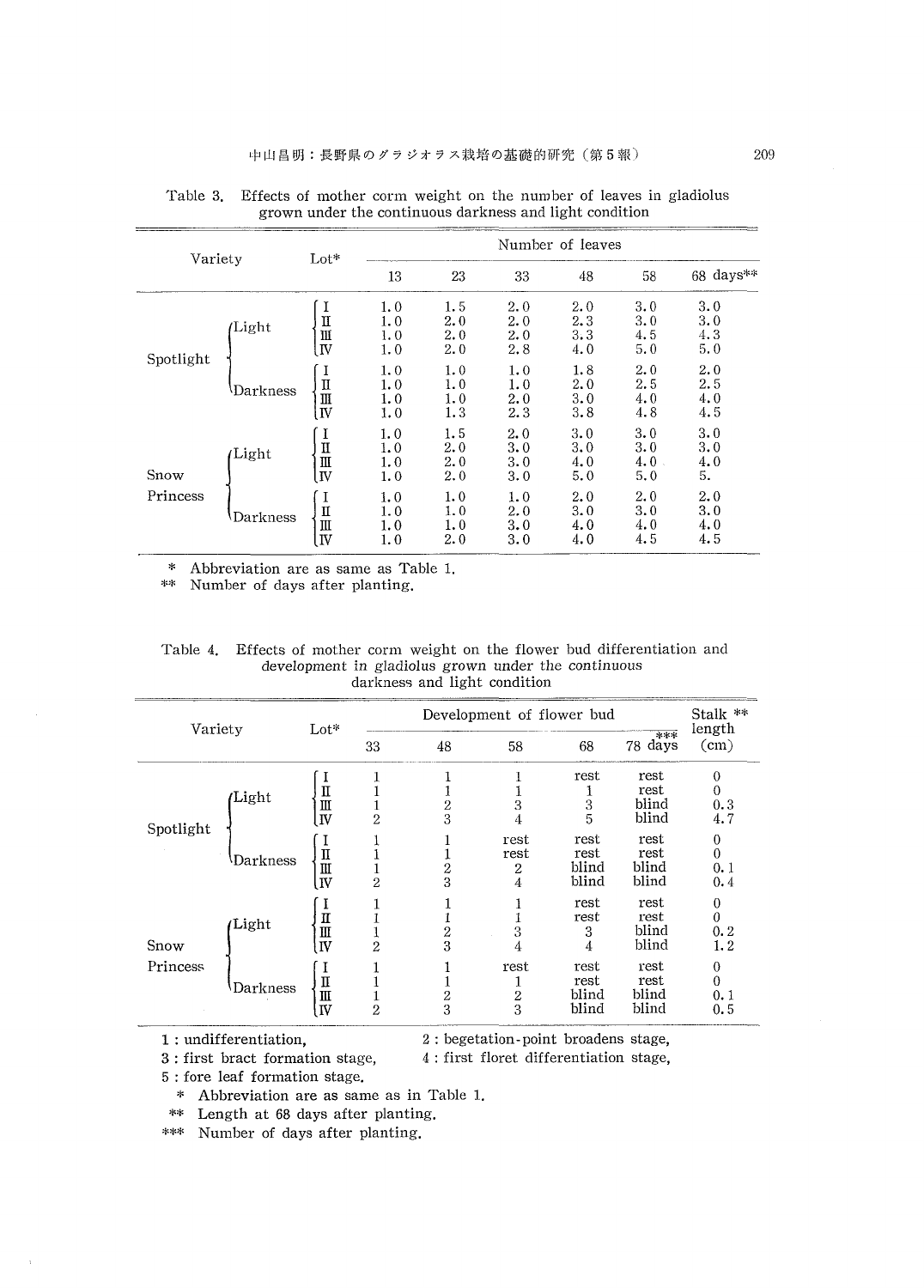| Variety   |                                                                |                                                                                                                                                                                                                                                                                                                                                    |                                 | 68 days after planting                           | 88 days after planting          |                                                  |  |
|-----------|----------------------------------------------------------------|----------------------------------------------------------------------------------------------------------------------------------------------------------------------------------------------------------------------------------------------------------------------------------------------------------------------------------------------------|---------------------------------|--------------------------------------------------|---------------------------------|--------------------------------------------------|--|
|           |                                                                | $_{\rm Lot*}$                                                                                                                                                                                                                                                                                                                                      | new corm<br>weight              | mother**<br>new<br>corm<br>corm<br>weight weight | new corm<br>weight              | mother**<br>new<br>corm<br>corm<br>weight weight |  |
| Spotlight | I<br>$\begin{array}{c} \Pi \\ \Pi \\ \Pi \end{array}$<br>Light |                                                                                                                                                                                                                                                                                                                                                    | 0.29(g)<br>0.19<br>0.26<br>0.36 | $6.4({\%})$<br>1.8<br>1.1<br>0.8                 | 0.78(g)<br>1.42<br>2.67<br>3.03 | $17.6(\%)$<br>14.6<br>11. 1<br>6.6               |  |
|           | Darkness                                                       | I<br>$\prod_{\text{III}}^{\text{II}}$                                                                                                                                                                                                                                                                                                              | 1.52<br>1.68<br>2.27<br>2.91    | 33.8<br>15.8<br>9.5<br>6.3                       | 1.49<br>1.72<br>3.18<br>5.69    | 33.1<br>16.2<br>12.7<br>12.3                     |  |
| Snow      | Light                                                          | I<br>$\mathbf I$<br>Ш<br>IV                                                                                                                                                                                                                                                                                                                        | 0.07<br>0.12<br>0.21<br>0.29    | 1.7<br>1.3<br>1.1<br>0.9                         | 0.37<br>0.44<br>0.52<br>0.67    | 8.8<br>4.8<br>2.7<br>2.0                         |  |
| Princess  | Darkness                                                       | I<br>П<br>$\mathop{\mathrm{III}}% \nolimits_{\mathop{\mathrm{III}}% \nolimits}^{\mathop{\mathrm{III}}% \nolimits_{\mathop{\mathrm{III}}% \nolimits}^{\mathop{\mathrm{III}}% \nolimits_{\mathop{\mathrm{III}}% \nolimits}^{\mathop{\mathrm{III}}% \nolimits_{\mathop{\mathrm{III}}% \nolimits}^{\mathop{\mathrm{III}}}}$<br>$\overline{\mathbf{N}}$ | 0.32<br>0.26<br>0.35<br>0.42    | 7.6<br>2.8<br>1.8<br>1.3                         | 0.64<br>1.09<br>1.71<br>2.51    | 15.2<br>11.9<br>8.7<br>7.5                       |  |

Table 5. Effects of mother corm weight on the development of new corm grown under the continuous darkness and light condition

\* Abbreviation are as same as in Table 1.

\*\* Mother corm weight before planting.

ほとんど認められなくなつている。弱光区と暗黒区とで草丈を比較すると、両品種ともに暗 黒区での伸長量が大きく、その差は日数の経過にともなつて大となつている。

第3表は葉数増加を示したものである。これを重量区別にみると、最終形成葉数は、最大 5枚を限度に母球の重量が減少するにつれて少なくなつている。暗黒区と弱光区とで比較す ると、全体として暗黒区の葉数増加の速度が遅く、また最終形成葉数も少ない傾向を示して いる。

花芽の分化発達および花梗長についてみたのが第4表である。花芽形成は両品種ともにⅢ, Ⅳの両区で認められるが、Ⅰ, Ⅱの両区では全くみられない。実験開始 68日後の花梗長は, Ⅲ区よりⅣ区の方が大きく,また暗黒区より弱光区の方がまさつている。なお観察されたと ころでは、生長点あるいは花芽の発育は軽量区ほど、また弱光区より暗区で早く停止がみら れた。

第5表は実験開始 68日と88日後の新球の重量を示したものである。これを母球の重量区 で比較すると、両品種ともに母球の重量が大きい区ほど新球茎の重量も大きくなつている。 しかし新球茎の発達は母球の重量が小さい区ほど早くなる傾向がある。弱光区と暗黒区の間 では、各重量区ともに暗黒区での新球茎の発達が早く、かつ重量も大きい。両品種の間で は Snow Princess よりも Spotlight の方が新球の発達が早く、かつ重量も大となつている。 なお観察されたところでは、生長点ないし花芽の発育停止に続いて、新球茎の目立つた肥大 がみられた。第2図は Spotlight の実験開始 68日と88日後の新球茎の発達状態を示したも のである。この図からも明らかなように、新球茎からの発根や吸枝の発生は、両品種ともに 全く認められなかつた。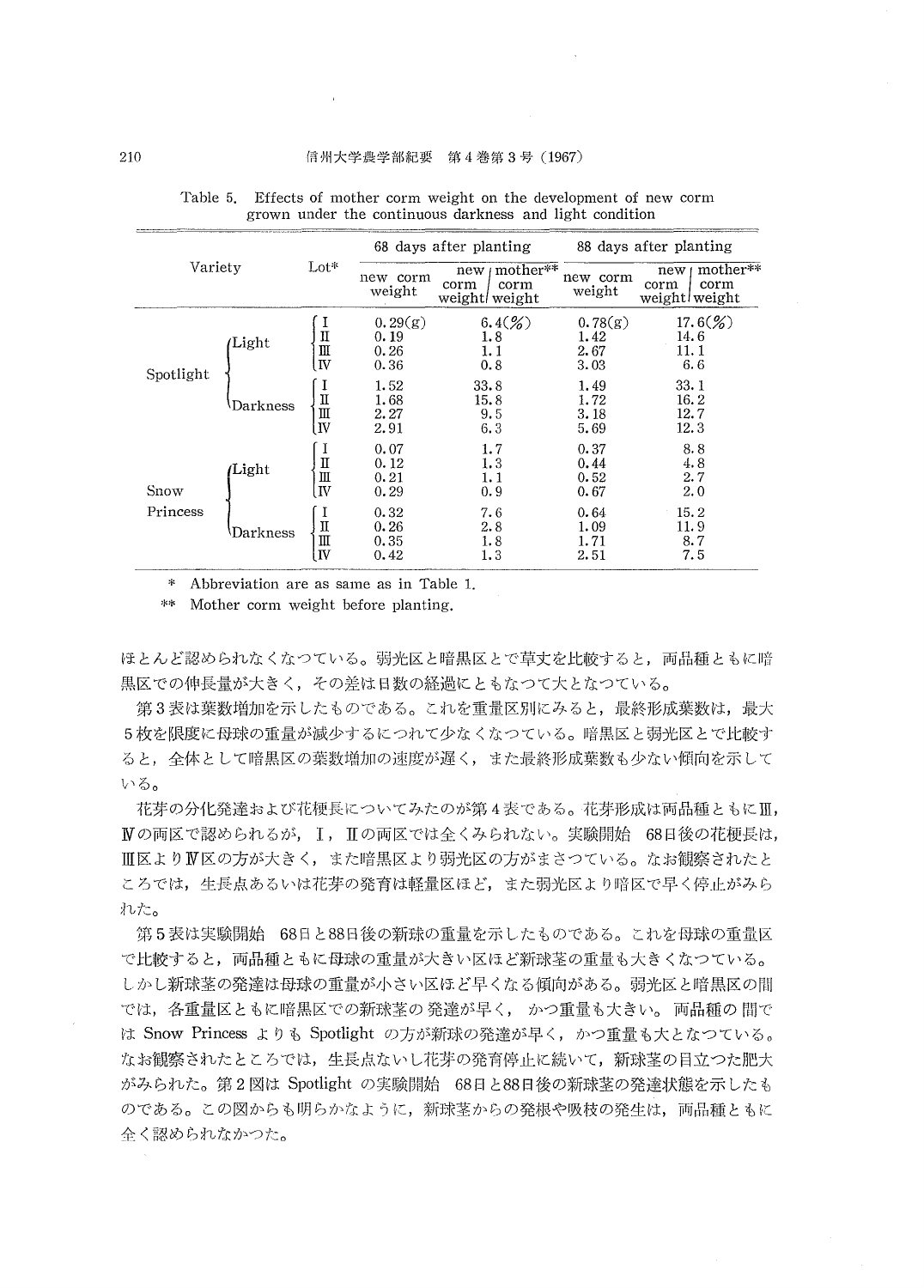

Fig. 2. Development state of new corms.<br>L: light.  $D:$  darkness. D: darkness.

#### 老 察

 はじめに草丈および葉数についてみると,各重量区ともに暗黒区の葉数が弱光区のそれに くらべ若干少ない傾向がみられるのに訳し,草丈は逆に暗黒区が著しく大きい。つぎに葉数 と花芽分化との関係をみると,葉数が4-5枚形成された重量区(II, N)に花芽分化が認 められ,葉数が4枚に達しなかつた区(I, H)では全く花芽の形成はみられなかつた。こ のことはⅢ, Nの両区の母球はⅠ, Ⅱの両区の母球にくらべ不良環境に対する開花適応性が 高いことを示している。ところで花芽分化に必要な母球の重量についてみると、Ⅱ区とⅢ区 の母球の重量差が Spotlight で約13g, Snow Princess で約10gあるので、本実験の結果か ら花芽分化可能な母球重の厳密な範囲を求めるには不十分であると考えられるが,一応分化 後の花芽の発達状態や葉数の点から推して,それはおよそ20g内外と考えられる。

 つぎに,新球茎の発達に対しで母球の重量,光の有無がどのように影響するかをみると, 母球重では,その重呈が減少するにつれて新球の発達も早まる傾向がある。また暗黒下では, 散光(600 lux以下)下よりも新球の発達が早い。ここでは 600 lux 以上の照度については, 実験を行なつていないので、照度の変化に対する反応は不明であるが、一応この結果から知 れることは、光の不十分な条件下では、母球が小さくなるほど苗令の進み方が早まると考え られる。また、新球の目立つた発達は、生長点ないし花芽の発育停止に続いて起つてくるこ とからみて、新球の発達と生長点ないし花芽の発育との間には、ある種の拮抗的関係がある のではないかと思われる。これと似た現象はタマネギの球形成と花穂の発達との闇において も観察されている<sup>1,2</sup>)。したがつて, もし花梗および花穂の発育を中途で座止することがで きれば,新球茎の肥大に効果があるのではないかと推察される。

なお前報8)で短目が新球茎の肥大に効果的であるとのべたが、本実験の結果から明らかな ように新球茎の肥大誘起には直接日長は関係なく、花穂の発達に対する二次的効果として短 日の影響が現われたものと考えられる。

以上の結果を球茎生産に関連させて考察するならば, 抑制ないし促成用球茎としては, 少 なくとも20g以上の球茎を生産の目標にしたいと考える。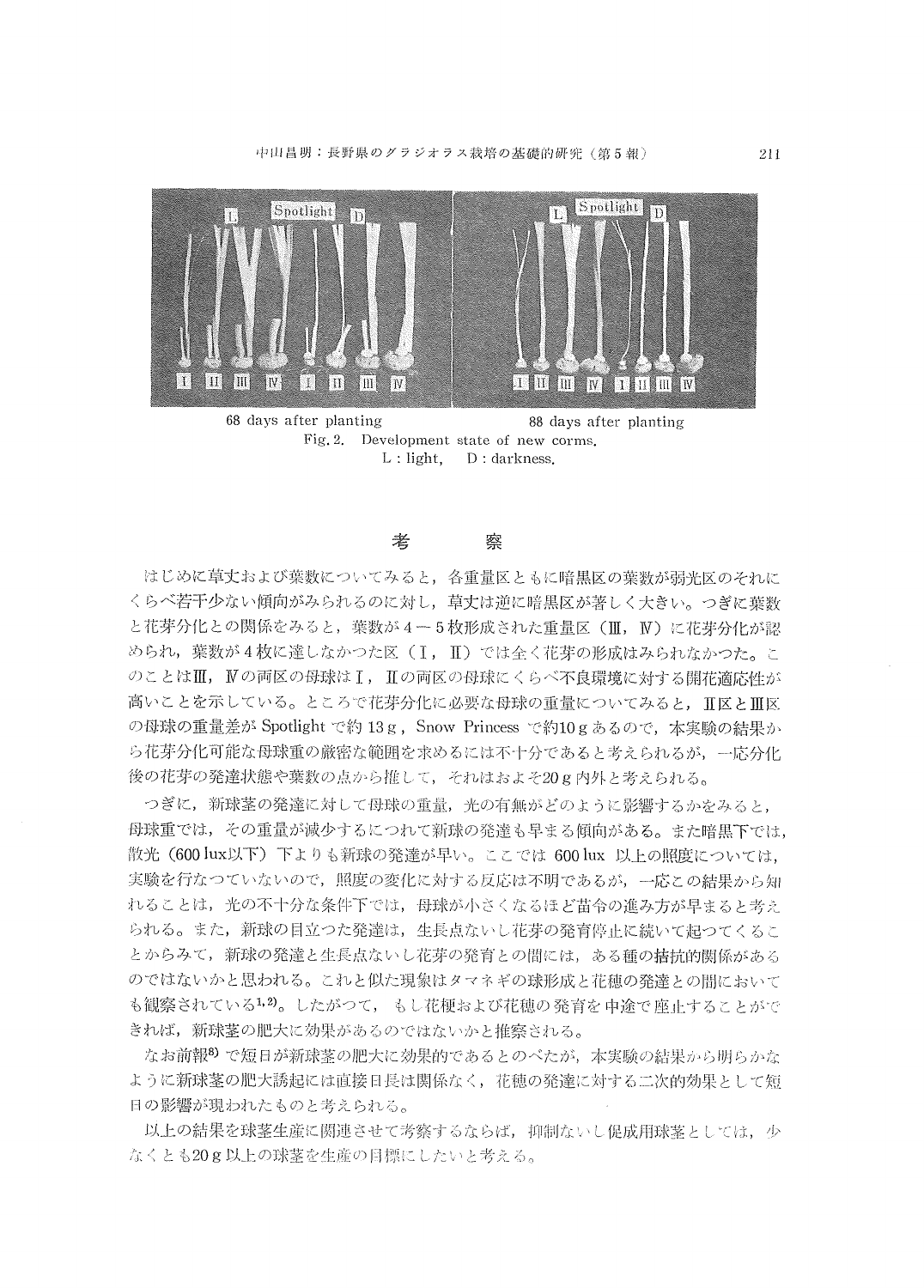#### 摘 要

1964年, Spotlight, Snow Princess の2品種を暗黒下および弱光下で育て, 母球の重量の 差が草丈,葉数,花芽分化および新球茎の発達におよぼす影響を調査した。

1. 草丈は約10g以上の母球では大差がなかつた。暗黒下の草丈は弱光下のそれよりも著 しく大であった。

2. 葉数は 4-5g球で約2枚, 9-10g球で約3枚, 20-24g球で約4枚, 34-46g球 で約4-5枚形成された。

3. 花芽分化は4枚以上形成した母球で観察された。

 4.生長点あるいは花芽の発育停止は母球重の減少につれて早くなった。また残光下より も暗黒下の方が早かった。

5. 新球茎の発達は母球重の減少するにしたがつて早くなつた。また弱光下よりも暗黒下 の方が早かった。

以上の結果,母球独自の栄養で花芽分化しうる球茎の重量は約20g以上と推定される。ま た,生長点ないし花芽の発育停止時期は新球茎の目立つた発育の開始期とほぼ一致する。そ してこれらの時期は母球の栄義や光の条件によって影響を受けると考えられる。

### 引 用 文献

- 1. HEATH, O. V. S. 1944. Studies in the physiology of the onion plant II. Inflorescence initiation and development, and other changes in the internal morphology of onion sets, as influenced by temperature and day length. Ann. Appl. Biol. 31:173-186.
- 2. ,M. HQLDswoRTH., M、 A、H. TINKER and F. C. BRowN.1947. Studies in the physiology of the onion plant  $\mathbb{II}$ . Further experiments on the effects of storage temperature and other factors on onion grown from sets. Ibid.  $34:473-502$ .
- 3. 小杉清. 1959. 輸出グラジオラスの繁殖に関する研究II. 植付時期及び仔球の大きさが球茎生産に 及ぼす影響について. 香川大学農学部学術報告. 11:173-177.
- 4. Kosugi, K, 1962. Studies on production and flowering in gladiolus. Memo. Fac. Kagawa Univ. 11: 1-69.
- 5. 小杉清,近藤勝. 1960. グラジオラスの Blind に関する研究VI. 前年度の肥料処理が次年度の開花 に及ぼす影響. 園学雑. 29:163-168.
- 6. 中山昌明. 1963. 長野県におけるグラジオラス栽培の基礎的研究(第1報). グラジオラスの生育 におよぼす植え付け時期および球茎重の影響. 信大農学部学術報告. 8:1-12.
- 7. ————. 1967. 長野県におけるグラジオラス栽培の基礎的研究 (第4報). グラジオラスの生育 におよぼす日長および植付け時期の影響. 信大紀要. 4:121-131.
- 8.塚本洋太郎.1952.花卉汎論.180-181.
- 9. WoLTz, S. S. 1955. Effect of differential supplies of nitrogen, potassium and calcium on quality and yield of gladiolus flowers and corms, Pro. Amer. Soc. Hort. Sci, 65:427-435.